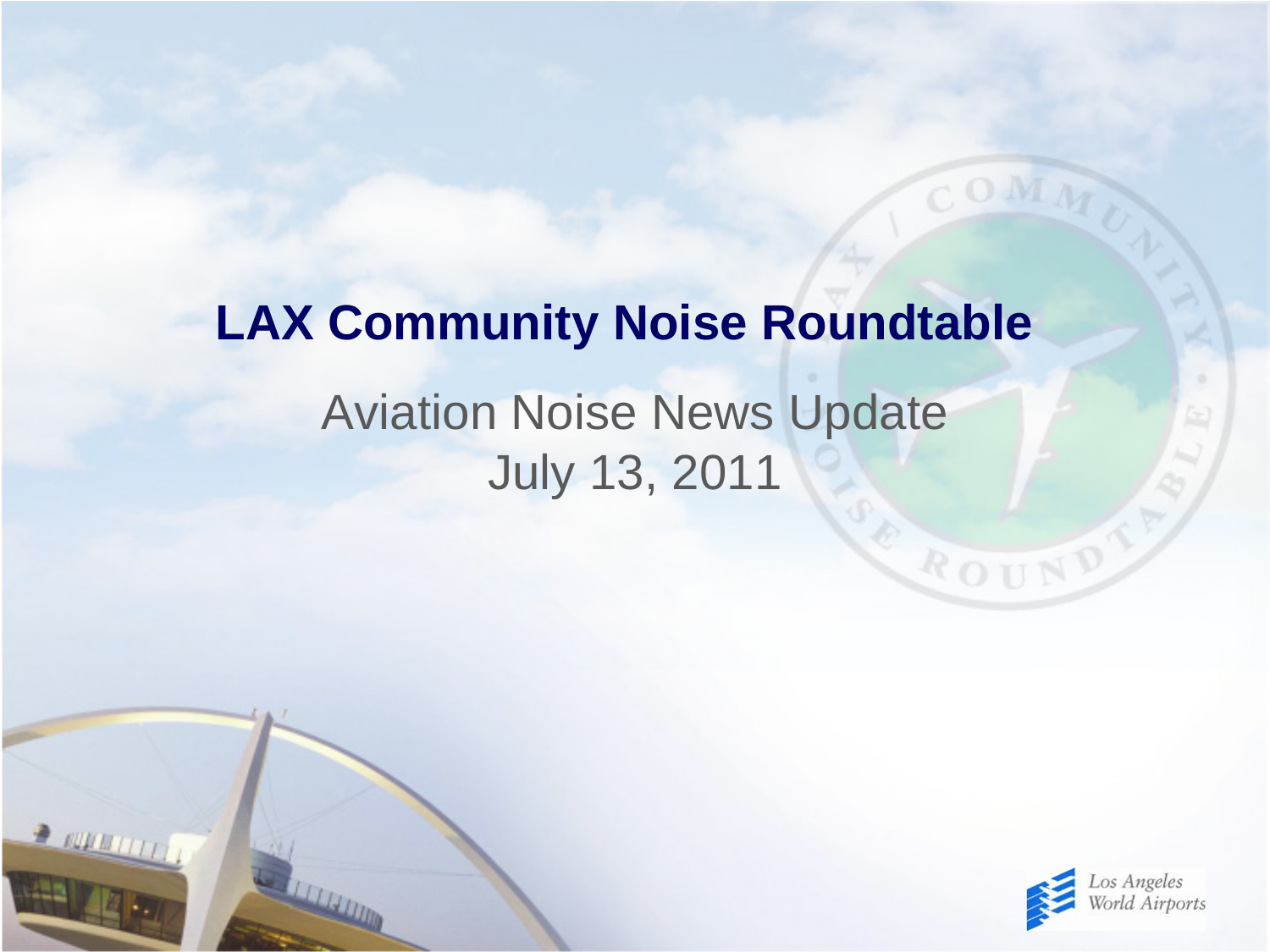## **Long-Term FAA Bill May Be in Jeopardy**

- **Passage of a long-term FAA Bill is in jeopardy because of proposals on cutting billions in FAA funding**
- **The House and Senate have been working together to formulate a single bill**
	- **"For several weeks we have worked with the Senate to resolve a number of differences between the two bills," said Jerry Costello (D-ILL), "However, the most controversial aspects of the House FAA Reauthorization Bill – the arbitrary \$4 Billion in funding cuts that will have negative impact on aviation safety and our economy, and a provision that repeals a federal rule on fair labor elections and mounts an assault on collective bargaining rights – have not been resolved or dropped from the Bill."**

Source: http://http://thehill.com/blogs/floor-action/house/162751-house-dems-say-long-term-faa-extension-in-jeopardy-over-funding-union-language

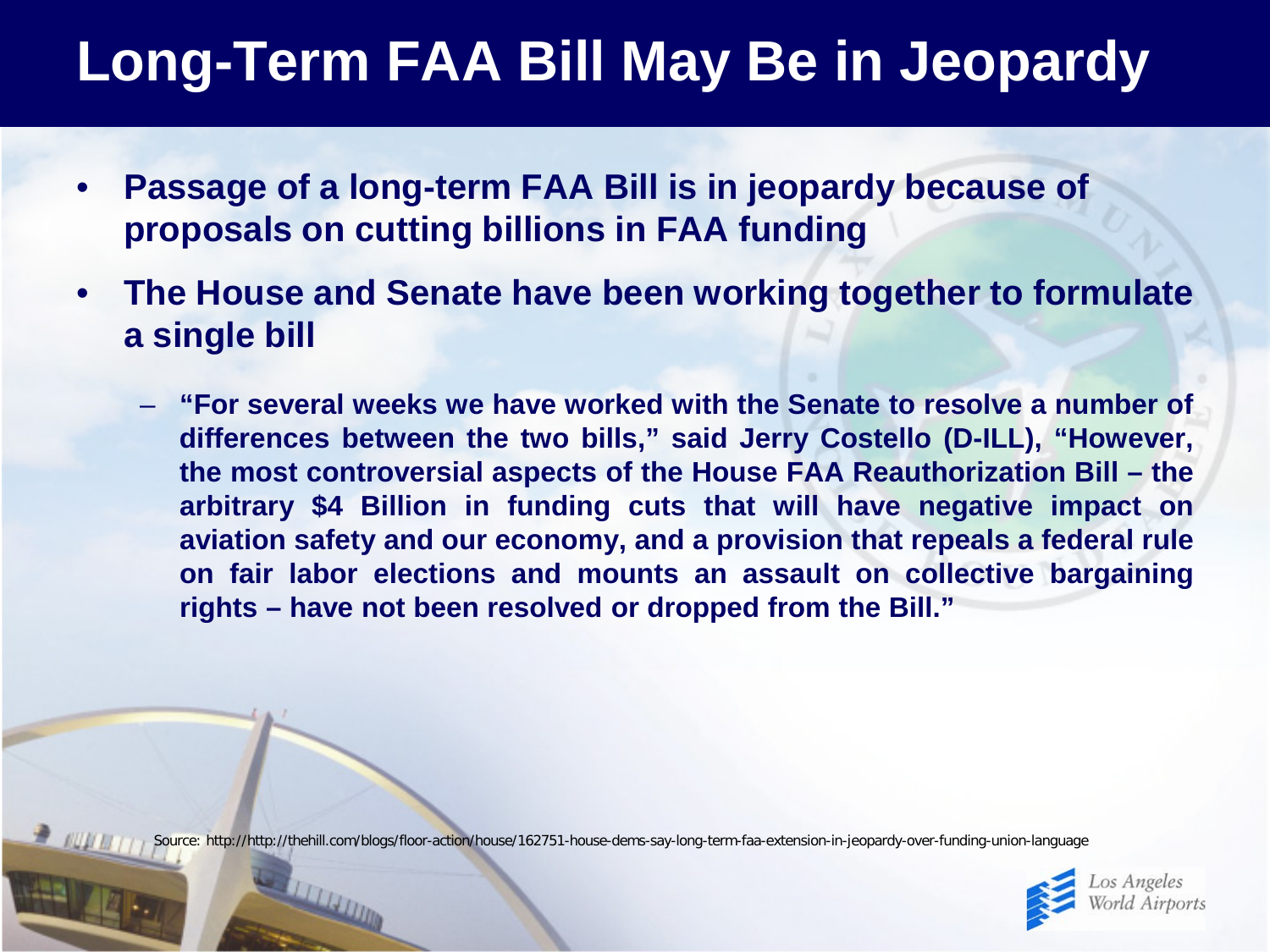### **GE Aviation Says New Flight Paths Could Save \$65.6 Million**

- **By opting for new flight paths at 46 midsize airports in the United States using Required Navigation Performance (RNP), GE Aviation figures airlines could save at least \$65.6 million annually in a report called "Highways in the Sky"**
- **The Study calculates that the new flight paths could:**
	- **Save up to 12.9 million gallons of jet fuel or**
	- **527 round-trip flights from New York to Los Angeles**
	- **Save 747 days of flight time**
	- **274.6 million pounds of carbon dioxide emissions**
- **Some of the airports included in the Study included: Salt Lake City, Buffalo, Jacksonville, Austin, and Tulsa**
- **An Australian government-sponsored test of these technologies in Brisbane, Australia, demonstrated savings of approximately 882,000 pounds of jet fuel per year, and that was with only 18 percent of the aircraft participating**

http://www.smartplanet.com/blog/business-brains/ge-navigation-enabled-flight-paths-could-save-656-million/15853

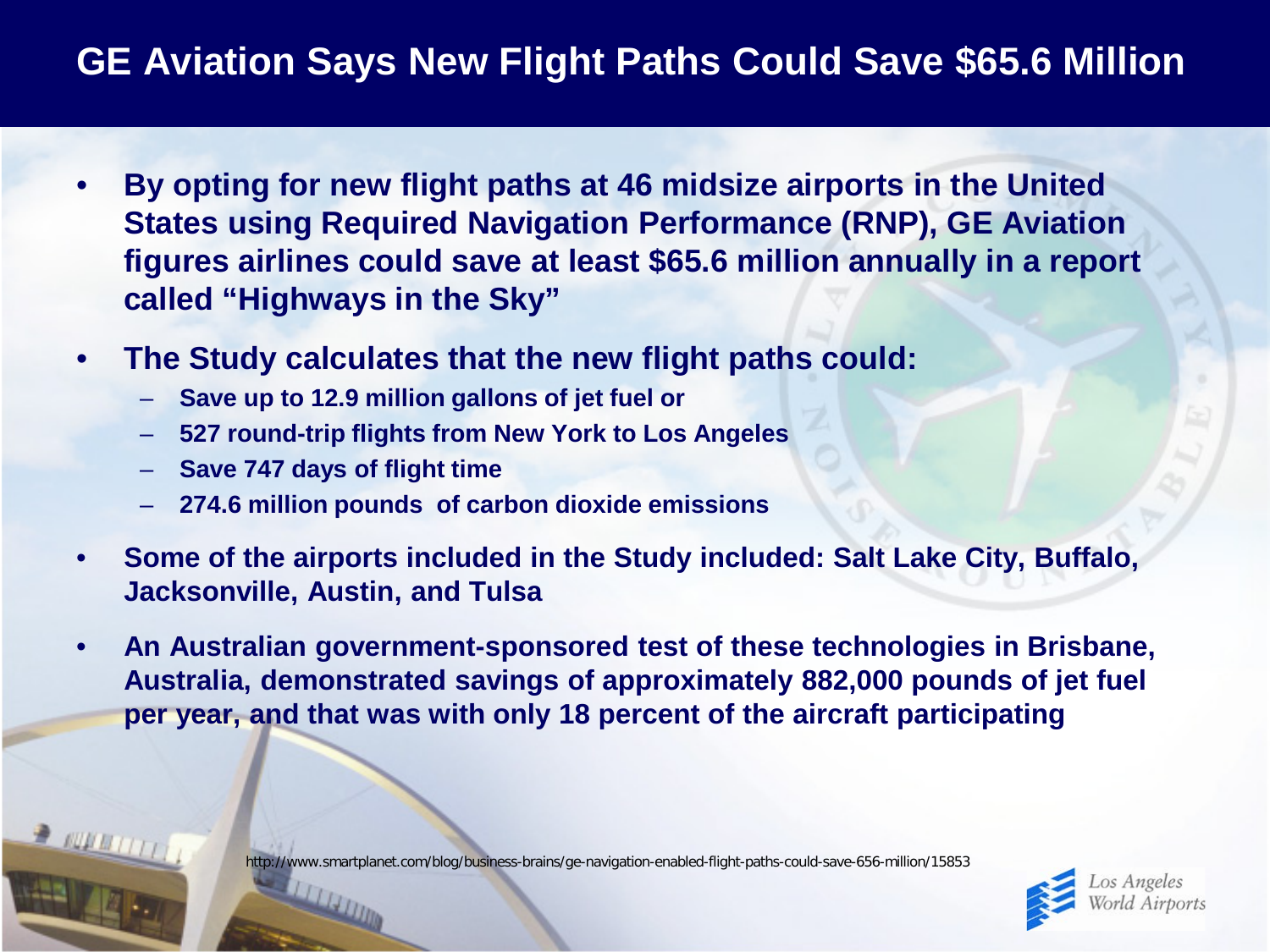#### **Pilots to Plan Their Own Route, Getting There Key**

- **With fully developed NextGen system, the proposed system would use onboard equipment to transmit their own positions and maintain safe distances from others. Each plane would have a safety zone surrounding it at all times**
- **Pilots would rely on cockpit displays to space aircraft closer together during most phases of flight than is currently allowed, regardless of weather**
- **The FAA would like to phase out the seemingly endless radio exchanges by pilots, who currently must repeat all instructions back to controllers to ensure they understood correctly**
- **Digital data links will send instructions and flight plans directly to printers in the cockpit**
- **However, many airlines including Doug Parker from US Airways says that the likely cost of NextGen for the industry is not justified in light of the U.S. airline industry's slow growth for foreseeable future**
	- NextGen "makes all the sense in the world" from a technology perspective said Mr. Parker. "So long as we have to pay for" flight deck enhancements, "we prefer not to have it."

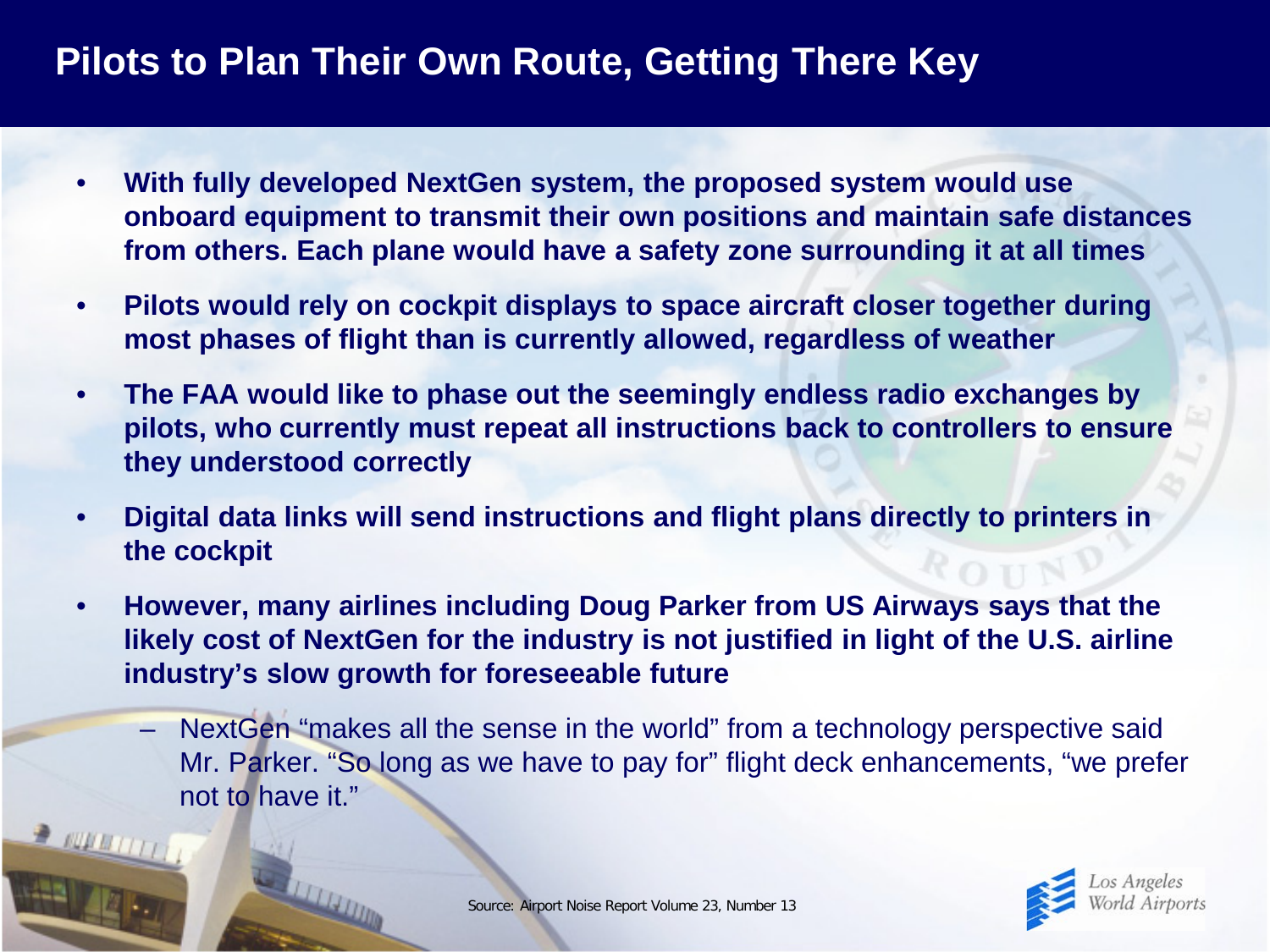### **Airline Group Sees 206 Million People Flying this Summer**

- **The Air Transportation Association (ATA) predicts that over 200 million people will climb aboard U.S. airlines this summer**
- **This would equate to an average of 2.24 million passengers flying a day in June, July, and August which is up 1.5% from 2010**
- **The increase is being led by an all-time high of 26.3 million people traveling on international flights**
- **"The key risk to the forecast is a sudden macro-economic plunge or high and volatile energy prices that either curtail our customers' incomes", said John Heimlich of ATA**
- **The largest summer passenger traveling total was 217.6 million set in 2007**

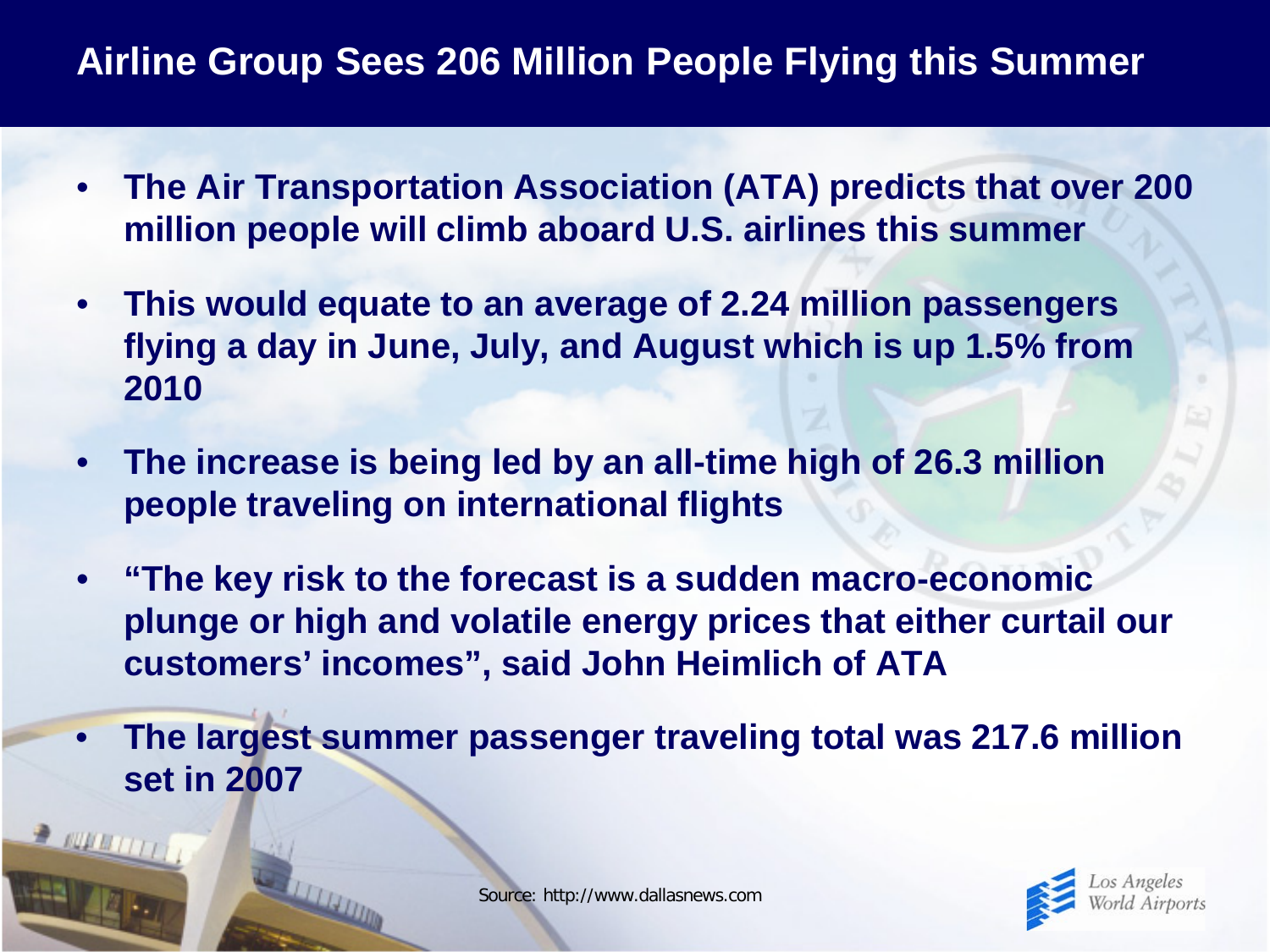### **Santa Monica To Allow Large Jets**

- **The Santa Monica City Council has decided not to challenge a Federal appeals court ruling barring the city from enforcing a 2008 ban on larger Category C and D aircraft from Santa Monica Airport**
- **The City imposed the ban stating that the airport had insufficient buffer zones at the runway ends near residential areas**
- **The Council's announcement follows a January 21 ruling by the U.S. Court of Appeals for the District of Columbia Circuit upholding a decision by the FAA that the City's attempt to ban the aircraft amounted to "unjust and unreasonable" discrimination and violated the terms of a grant agreement for accepting federal funds for the airport**

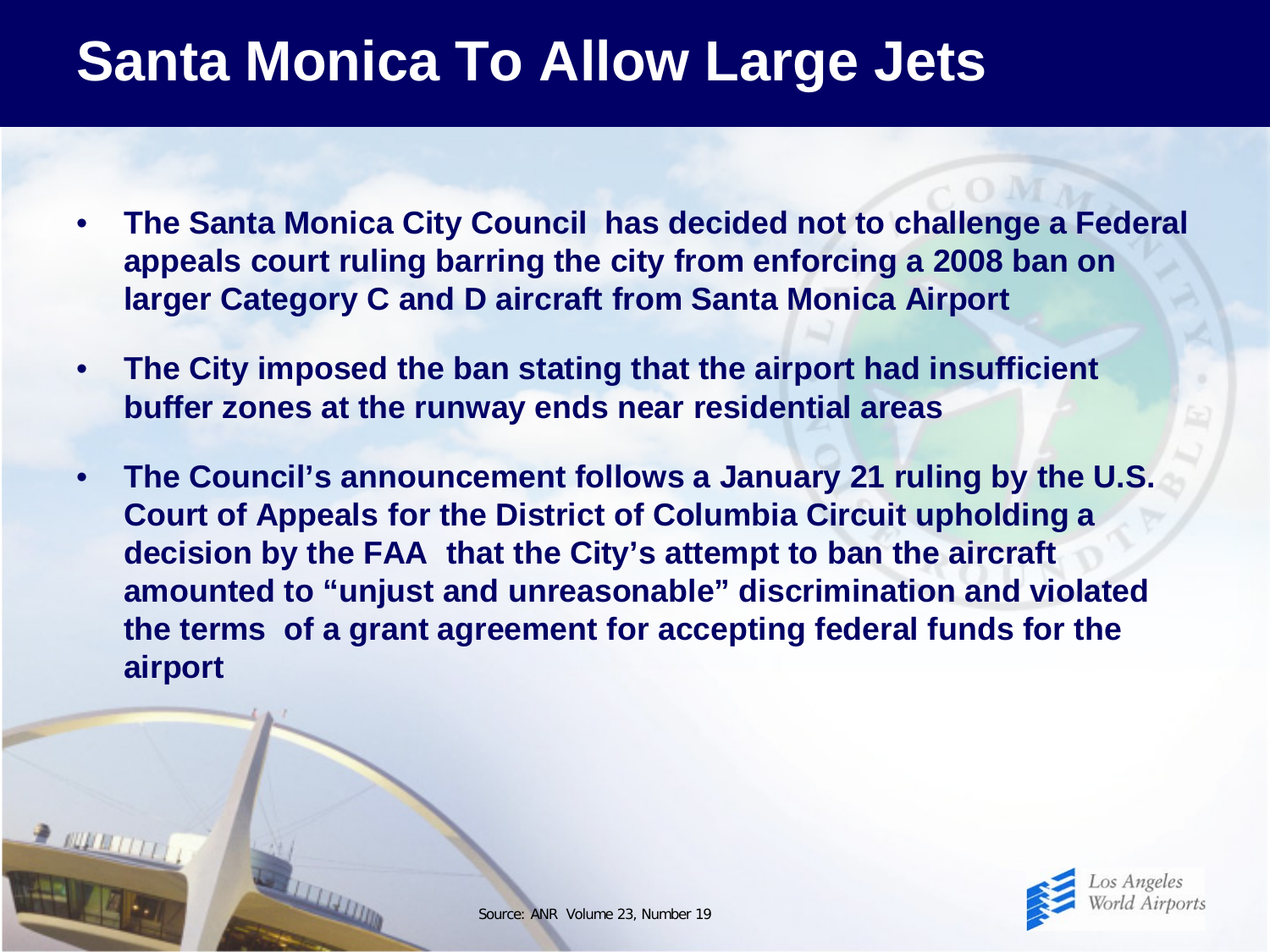#### **American Airlines/Boeing Partner for Eco-Demonstrator**

- **American Airlines will be the launch partner for Boeing's evolutionary Eco-Demonstrator program aimed at accelerating the market readiness of emerging technologies that can reduce aircraft fuel consumption, carbon emissions, and community noise**
- **The partnership was announced at the Paris Air Show that occurred in late June and stated that the Next-Generation Boeing 737-800 aircraft would be used to flight test and accelerate the new technologies**
	- **"There is no better way to prepare advanced technologies for market entry than flying them and no better choice than the best selling single-aisle airplane of all time," said Boeing Vice- President of Environment and Aviation Policy Billy Glover**
- **Some Technologies to be tested include:**
	- **Adaptable Trailing Edge Technology-** Reduce noise and emissions in all phases of flight
	- **Variable Area Fan Nozzle-** Reduces community noise by enabling advance engine efficiencies
	- **Flight Trajectory Optimization for In-Flight Planning-** Allows airlines to fly more efficient routes
	- **Regenerative Fuel Cells for Onboard Power-** Reduce weight, fuel consumption, and CO emissions

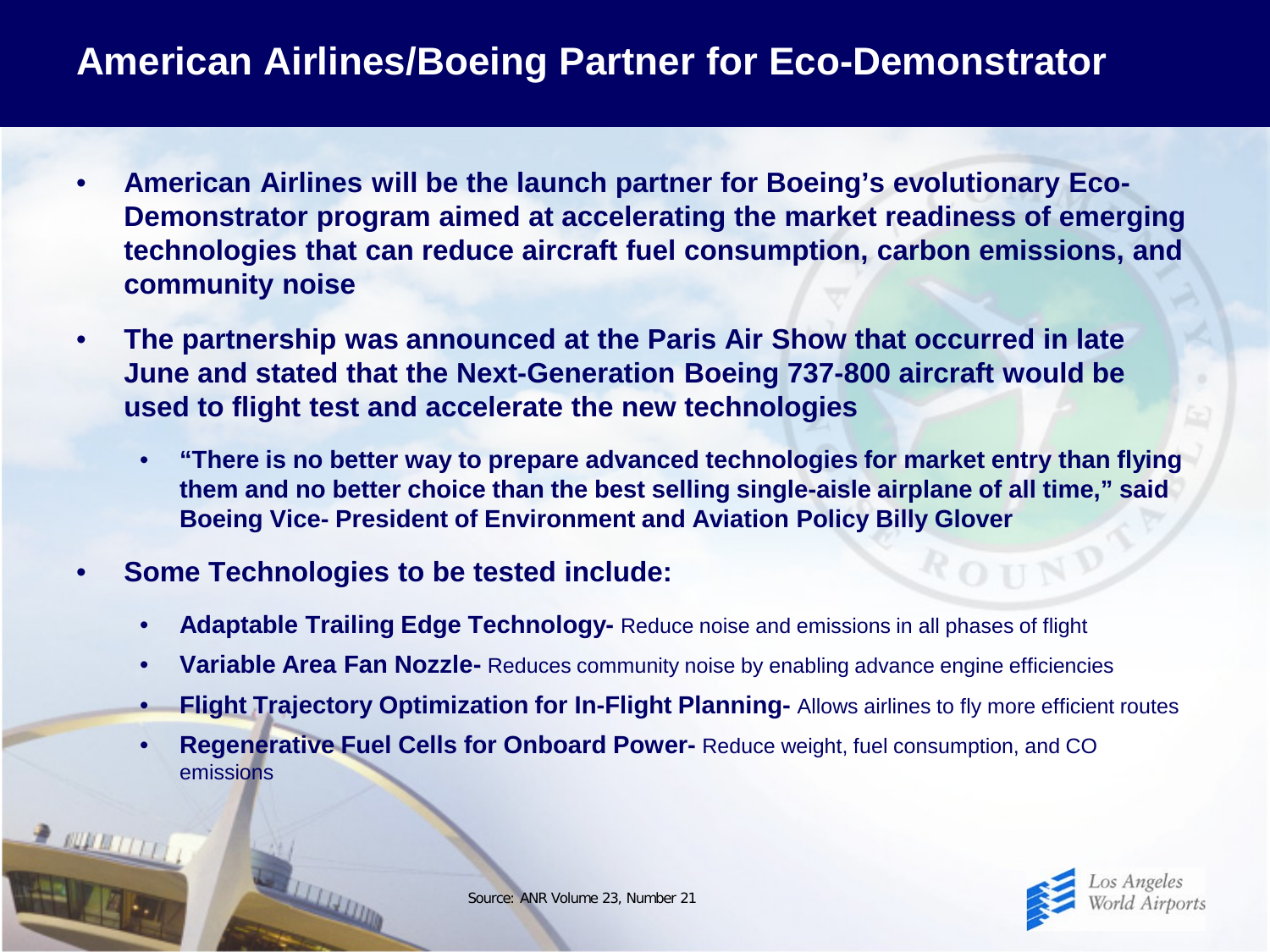### **Boeing and Bombardier Make Bold Projections**

- **Boeing projects that through 2030, there is a need for 33,500 new commercial aircraft worth about \$4 trillion**
	- **This projection is up 8.4% from the 2010 demand forecast**
	- **The prediction includes an annual worldwide passenger traffic growth of 5.1% over the next 20 years**
	- **Boeing see the global fleet more than doubling from its current 19,410 aircraft to 39,530 aircraft in 2030**
	- **The Asian/Pacific region will have the most demand according to the prediction with the single-aisle market seeing strong demand**
- **Bombardier see demand for 13,100 new 20-149 seat aircraft through 2030**
	- **This projection is an increase of over 300 units from last years 20 year forecast valued at \$639 billion.**
		- **20-59 Seat Jets- 300**
		- **60-99 Seat Jets- 5,800**
		- **100-149 Seat Jets- 7,000**

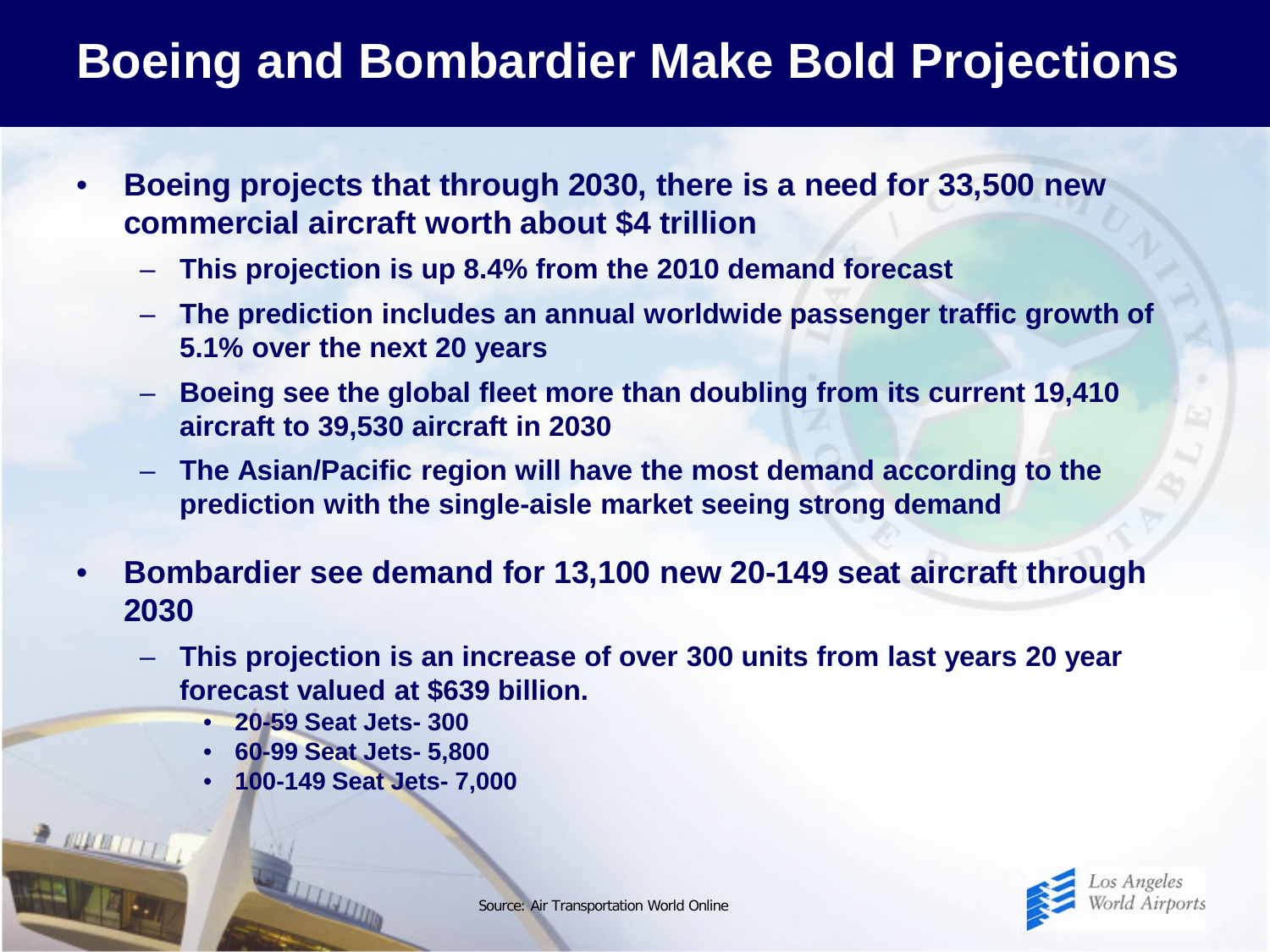### **General Electric Expects Record Jet-Engine Production**

- **Crude oil hovering around \$100 a barrel is spurring purchases of the newest, most economical engines even as it hurts airlines' finances**
- **General Electric engine production for commercial airplanes will increase approximately 13% to 2,480 in 2012**
- **Engines from General Electric or General Electric-led ventures now power about two-thirds of the world's narrow-body fleet, and about 53% of the widebody aircraft**
- **By 2015, General Electric and its partners will have 30,000 engines installed on planes, 62% more than a decade earlier**
- **General Electric, through its CFM International joint venture with France's Safran, is vying to equip the new Airbus 320neo with it LEAP-X engine that reduces emissions, noise, and increases fuel efficiency**
- **General Electric's competitors include Rolls Royce and Pratt and Whitney**